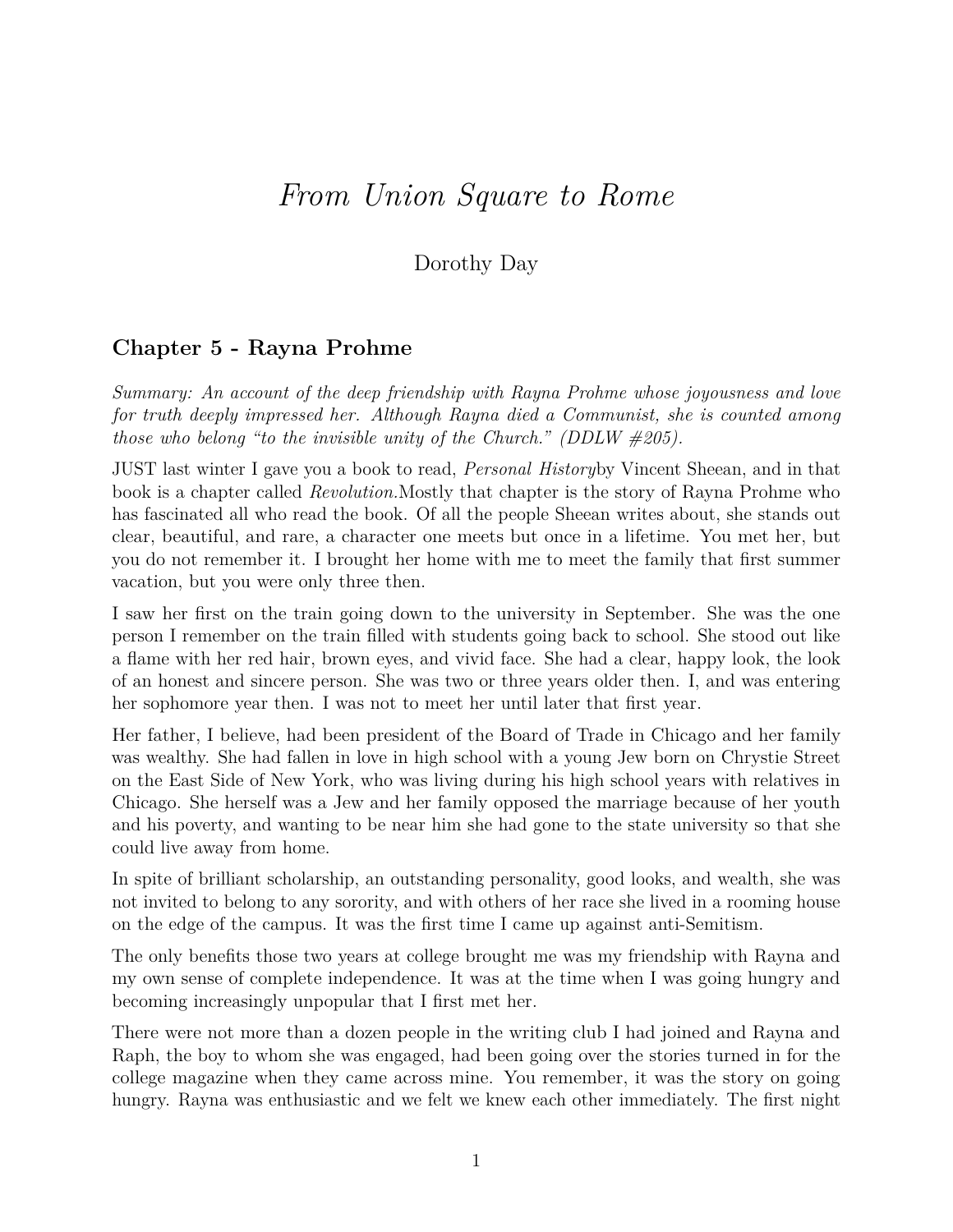we met, the three of us went to a restaurant and sat over coffee for hours. Rayna herself did not write, but Raph did, and she was an energetic critic.

I do not know what her ambition was at that time, if she had any. She was in love and she saw things through Raph's eyes. Or rather she did the studying, the thinking, and tried to guide his thought. Everything she did was for him, and she poured her glowing love out upon him, and all the wealth of her mind and heart. He writes Broadway plays now and has a yacht and a penthouse apartment. But that is not what she wanted for him. She was avid for knowledge and for beauty, and what she wanted him to be was a great novelist who would increase the world's store of beauty.

She was not particularly interested in the social problem then, nor was she for many years. In the light of the story told in *Personal History* it is interesting to think of her as she was when I knew her.

The joy and happiness of those days is still with me. We took long walks over the prairie. We picnicked with our books and a phonograph, playing some Beethoven symphony under the limitless sky while the smell of sweet clover filled the air and the meadow larks pierced the quiet with their songs. And now her dust, in an urn, reposes in Moscow, and I alone pray for her soul, for I am the only one she knew who has a faith in the resurrection of the body and the life everlasting.

Rayna used to laugh at my absorption in Socialism. She felt that I was unbalanced on the subject and was looking at life from only one angle. She thought, too, emotional creature that she was, that my interest was too emotional and not founded upon solid knowledge and she used to urge me to study philosophy and psychology. But I was interested in facts, not speculation. Rayna insisted upon my coming to live with her.

Do you remember in *David Copperfield* your own sense of gratitude to Aunt Betsy for taking David in and feeding him and sheltering him? You should feel grateful to Rayna in the same way. It had been a hard life I was leading. I had not had enough food or sleep for a long time and I had become morbid. Though I rejoiced in my sufferings, taking a grim pleasure in them, I took that pleasure defensively. I built up a consciously dramatic attitude to keep myself from becoming crushed. I was defiant so that I should not own myself beaten or frightened by life.

If I had conformed, I could have had easy jobs, such a job as clerk in the office of the registrar, for instance–neat, orderly jobs. If I had been the good student that I was in high school, I would have had my way made easy for me. One girl I knew gained an instructor's job after two years in the university. I knew that I could have made my way safe and secure, but that was not what I wanted. I was not merely perverse and undisciplined; I was choosing another way, I thought, and since I deliberately chose it, I had no right to regard my poverty or my hardships as other than of my own choosing.

But just the same I had suffered. Rayna took me in. She paid room rent for me out of her allowance. Her family insisted that she take a pint of cream a day, for she was a fragile creature and all her glowing vitality was of the spirit. She made me drink that cream with her, trying to put some flesh on my bones. We ate together at the rooming house table, or we ate out at restaurants. What was hers was also mine, and we loved each other.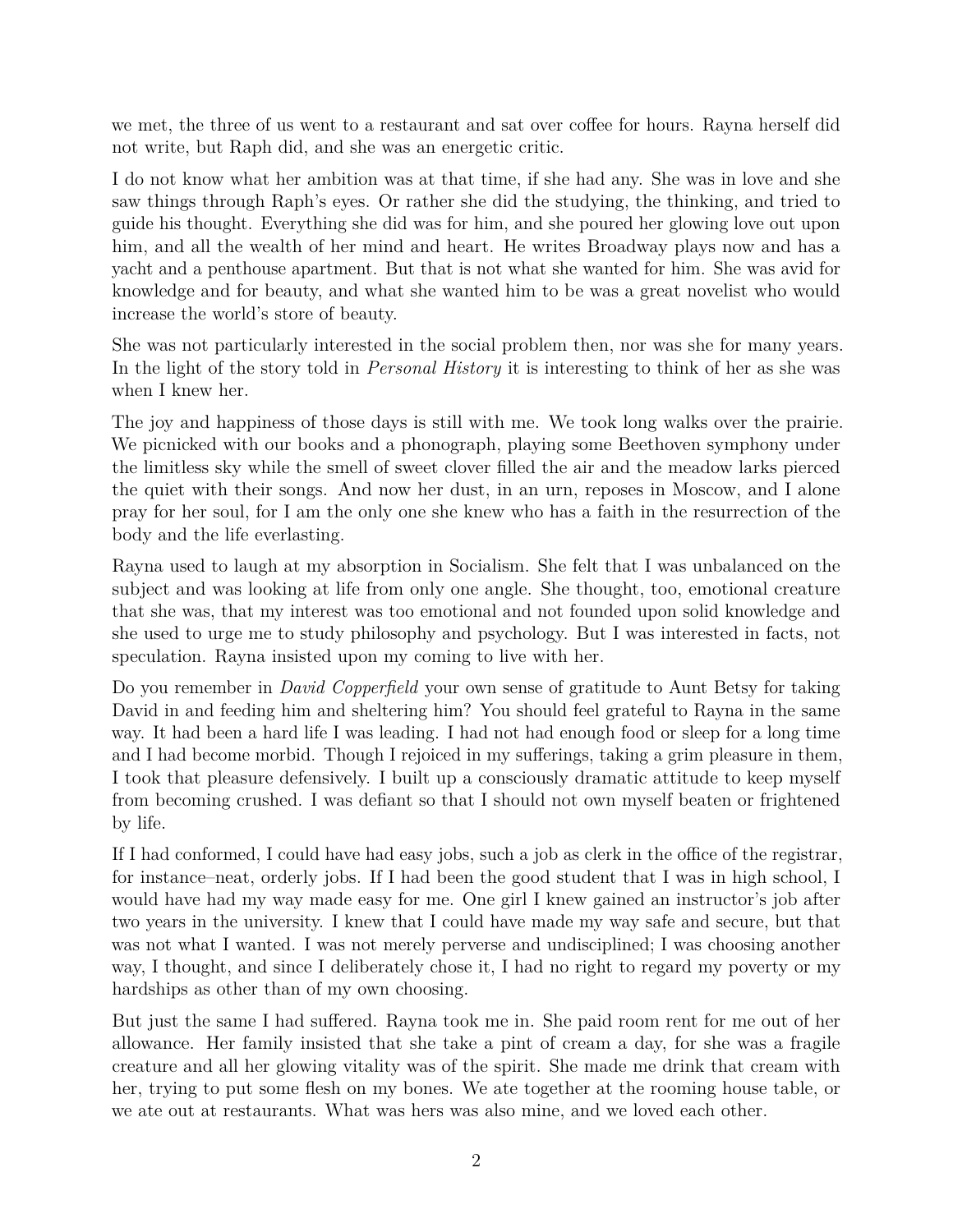I scarcely remember what we read or what we talked about. I remember Rose Pastor Stokes coming to lecture at the school and Rayna and Raph, who worked on the college paper, interviewed her. I remember the argument about what to print and what trouble they would encounter printing all that Mrs. Stokes said. Raph would not print it, nor would the editor, much as they believed in all Mrs. Stokes had to say about the capitalist system and birth control, which she claimed "the system" fought in order to keep the worker oppressed, in order to have more cannon fodder.

We were fascinated by Mrs. Stokes who was from the East Side as Raph was, a factory girl married to a millionaire whom she met during a strike in New York years before. We were excited by the romance of her life as well as by her vivid personality.

Neither of us having any contact with Catholicism or its teaching, we knew of no arguments at all against birth control.

Prominent Socialists, Scott Nearing amongst them, lectured at the university and we met them. John Masefield came and lectured haltingly and we read all his poems. *Spoon River Anthology* had just been published and everybody did imitations of the verse of Edgar Lee Masters. Vachel Lindsay was another favorite and Carl Sandburg.

Some of those Sundays when we went out on the prairie to picnic we took volumes of poetry with us and Rayna read aloud. She herself was poetry to us, both Raph and I loved her so. Not all our discussions were just in the realm of ideas. We were girls, Rayna and I, and much interested in clothes. I had one suit and two blouses, and one silk crepe dress which shrank so when I washed it myself that I could no longer wear it. Rayna had lovely things and used to insist (she did not have to insist very hard) that I borrow them those evenings when we went to the International Club. I was "going with" a young Spaniard whose name I cannot even remember. I liked Raph far better, seeing him through Rayna's eyes.

Later, when I was in Chicago, I saw her only occasionally because she was taking postgraduate courses in the University of Chicago and I was working nights in a print shop. After I left school, she came to New York and spent a summer with me. She and Raph already had discovered that theirs had been a school time love and they separated, he to work on Broadway and she to go back to her academic life. I felt that she was burying herself and she felt that I was throwing myself away. Actually she spent years of study before she met the Communist who later became her husband.

Vincent Sheean has brought out many of her qualities in his picture of her. He has told of their days and nights of conversations both in Hankow where he met her and in Moscow. She was doing an editing job on a Communist newspaper when they met and must have been twenty-seven at the time.

Some years later I learned that she had died, and I felt that a dearly loved friend from whom I had been separated, had gone out of my life for good. It was just as I was becoming a Catholic that she was becoming a Communist in China. Her work there was with Madame Sun Yat-sen and with Borodin, and after the Communist regime in Hankow broke down, she escaped with Madame Sun Yat-sen.

Sheean brings out her bravery and her courage which was of the spirit and strong as death. She was certainly not a creature without imagination, so she must have shrunk in the flesh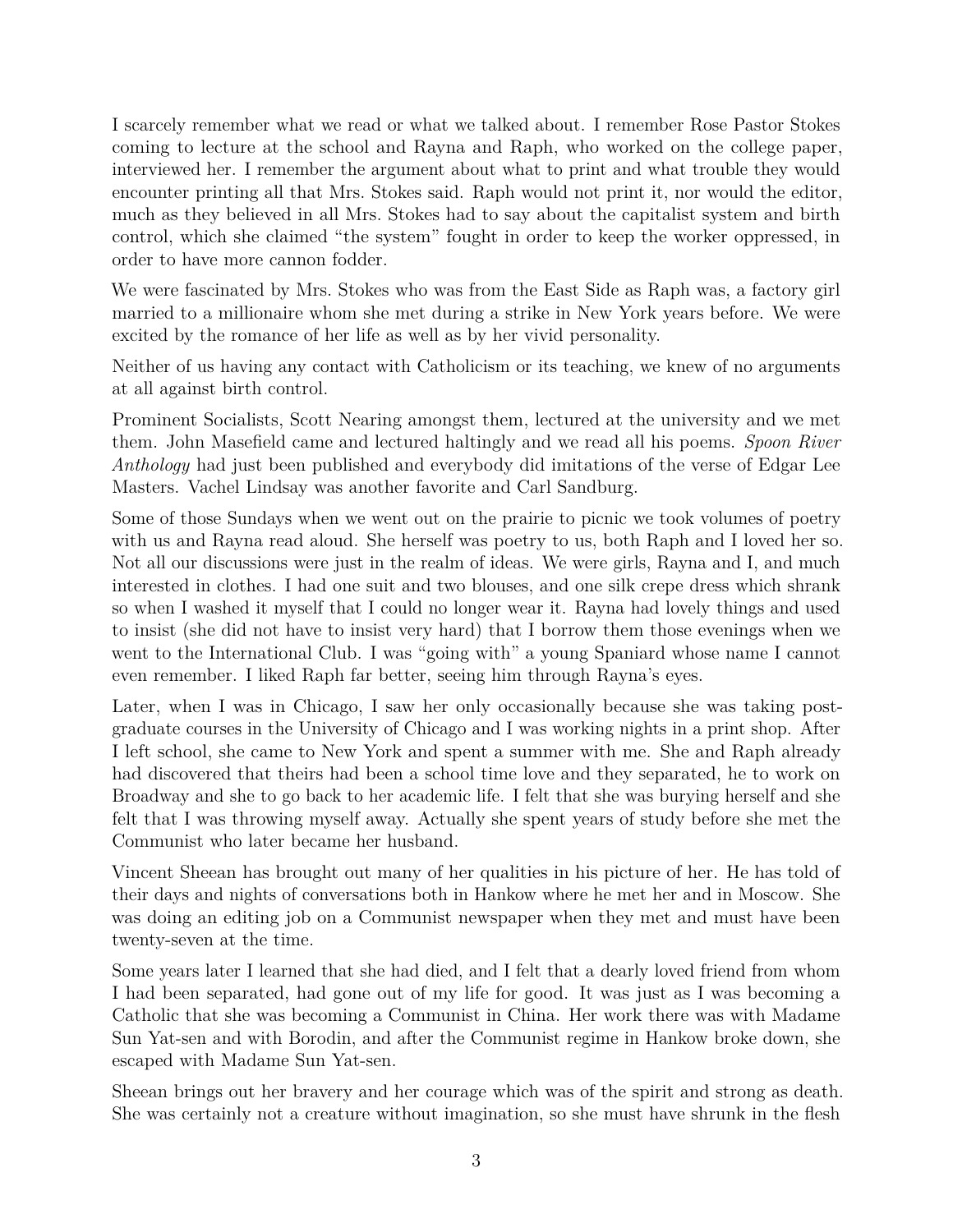from the prospect of what might overtake her and those other Communists with whom she worked if she did not succeed in escaping. I wish I knew more of the details of that flight from the conquered city. Sheean himself just gives a bare outline.

He saw her again in Moscow and characteristically she was about to take courses in the Lenin Institute to prepare herself to become a propagandist for world-wide work. It was then, a few weeks after he saw her again, that she suddenly was stricken and died of cerebral hemorrhage. His story of her last days and the account of that Red funeral and the procession in the rain to the crematorium is heart-rending.

I tell you all this, though you have read the book, because Sheean brings out two outstanding traits in her character which made so great an impression on me that I can never forget them. One was her joyousness and the other her love of truth. She had those qualities when he met her. He speaks with love of the way she used to laugh with him over all the incongruities and inconsistencies of their surroundings. It was pure joy that made her laugh with such heartiness.

I remember writing once that joy always brought laughter to me. The sound of a Bach prelude on the university organ as we played hockey on the field in back of the big auditorium; the crowing of a baby; the sight of dolphins leaping through the water alongside of a ship on my way to Florida–these are things I remember off-hand that brought such joy to my heart that I had to laugh as a release, as an expression of that joy in my heart.

Rayna's joyousness came because she saw always what was noble and beautiful in life and she was happy in it. And I can see now, how being a Communist brought out this spirit in her even more.

Her other trait that Sheean emphasized was her love of truth and I am sure that it was that love which, if she had lived, would have forced her to give up the Communist Party. He told that when he was interviewing her she expressed her great distaste for the "lying" that Communist propaganda makes necessary. She told him that when she could not tell the truth, she preferred to remain silent. I do not think she would have made a very good propagandist, no matter how many years she spent in the Lenin Institute. What I wish to bring out is the positiveness of these virtues, these natural virtues.

Most young people think of virtue as something negative. They think that by avoiding sin they are being good. They think of purity as an absence of impurity. They have not committed those sins which they might have committed. Yet we should think certainly of purity as a shining positive virtue, rather than as a negative one–one that makes itself felt, that stands out glowingly.

It is the Old Testament that emphasizes the "Thou shalt not's." The New emphasizes the positive virtue of love which comprises all the rest.

Have you not met in your life people who stood out because some virtue shone in them, was predominant? I can remember people whose goodness shone as a positive adornment, which attracted others and filled them with longing. It would be so easy for us if there were more to inspire us as they do.

Rayna's truth stood out as a positive virtue. She was honest, pure, and loving, but above all